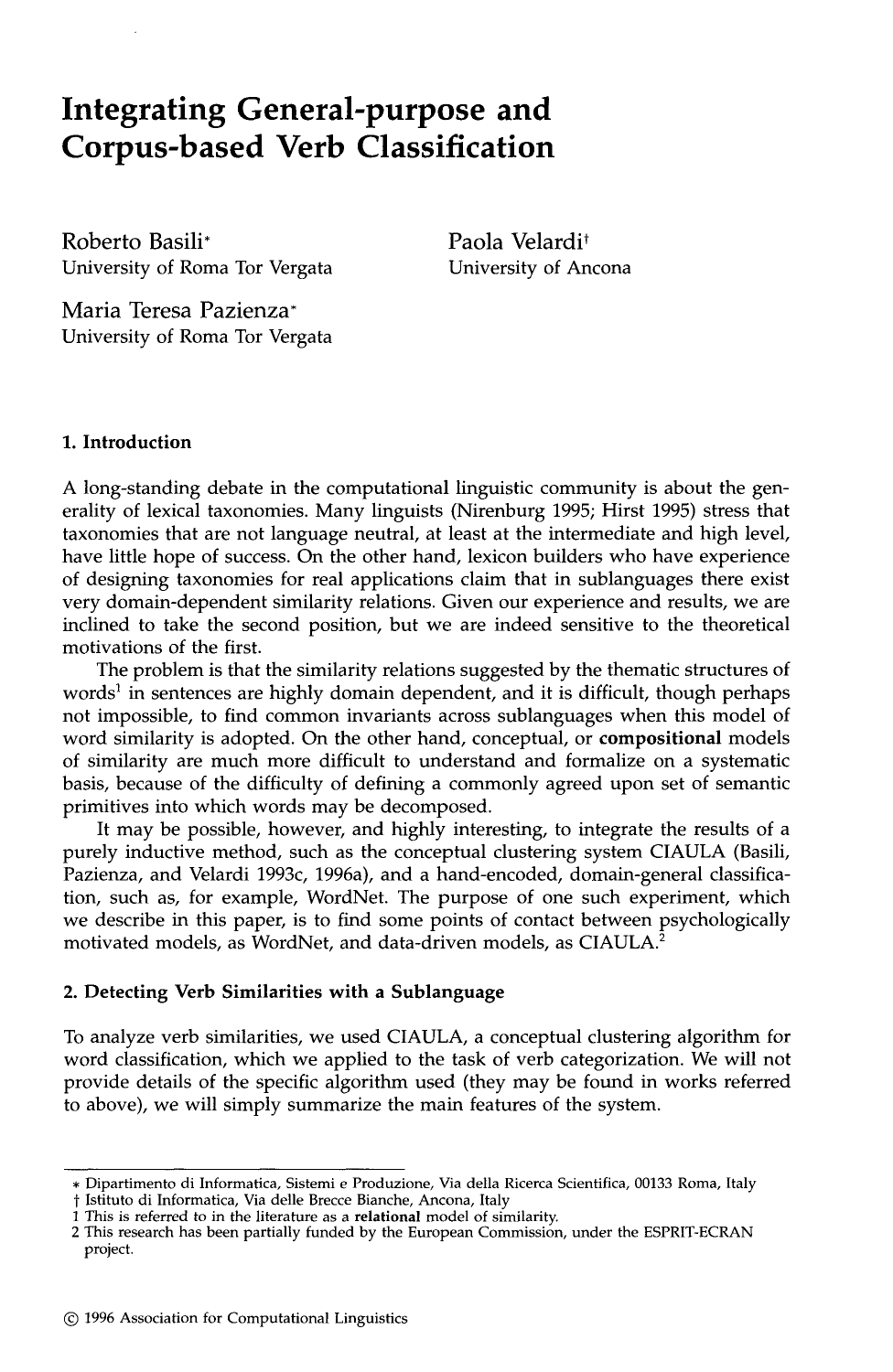CIAULA is an unsupervised learning algorithm for incremental concept formation, based on an augmented version of the well-known COBWEB (Fisher 1987).

The input observations (instances) for our concept-formation algorithm are verb observations in sentences, represented by their generalized thematic structures, acquired semiautomatically from corpora by ARIOSTO\_LEX (Basili, Pazienza, and Velardi 1993a, 1993b, 1996b).

In CIAULA, the thematic roles of a verb  $v$  in a sentence are represented by a feature-vector:

$$
v/(R_{i_t}:Cat_{i_t}) \qquad i_t \in I, j_t \in J \quad t = 1, 2, ..., n
$$
 (1)

In (1), *Ri,* are the conceptual relations, or thematic roles *(agentive, instrument,* etc.) and  $Cat_{i}$  are the **conceptual types** of the words to which v is related semantically. Conceptual relations are assigned semiautomatically. Conceptual types are assigned either manually (in Italian, since no on-line resources are available) or automatically, using WordNet.

For example, the following sentence in an English remote sensing domain (hereafter RSD):

*... the satellite produced information with high accuracy* 

originates the instance:

(2) produce / **(MANNER: PROPERTY,**  AFFECTED: ABSTRACTION, INSTRUMENT: INSTRUMENTALITY )

Semantic similarity is strongly suggested by the observation of verb configurations, in which words of the same conceptual type play the same roles.

Distinguishing features of CIAULA are:

- . *Treatment of ambiguity and polysemy. In* contrast to classical conceptual clustering algorithms, CIAULA accounts for multiple instances of the same concept, that is, of the same verb.
- 2. Identification of most representative clusters. The method identifies the basic-level categories (Rosch 1978) for an acquired hierarchy of verbs, i.e., those bringing the most predictive information about their members.

The results of repeated experiments showed that CIAULA is able, upon an appropriate setting of the model parameters, to detect similarity relations in the thematic structure of verbs, and to provide a probabilistic and semantic description of the acquired clusters. We observed that, by tuning the model parameters to obtain clusters of "very similar" instances, a percentage varying between 30% and 60% of verbs (depending upon the number of input observations) belong to singletons, that is, are not "similar enough" to any other verb. If we relax these constraints, we obtain larger clusters and fewer singletons, but verbs in a cluster are less semantically close to each other.

In Figure 1 we show two basic-level categories obtained with different values of the model parameters, for the RSD. For each cluster member, the local and global membership is shown. Members of Class 1,870 are verbs that take an *abstraction* (ABS) as a direct object. Class 1,603 was generated in a different run, in which we imposed a tighter similarity among the cluster members. The verbs in this category take with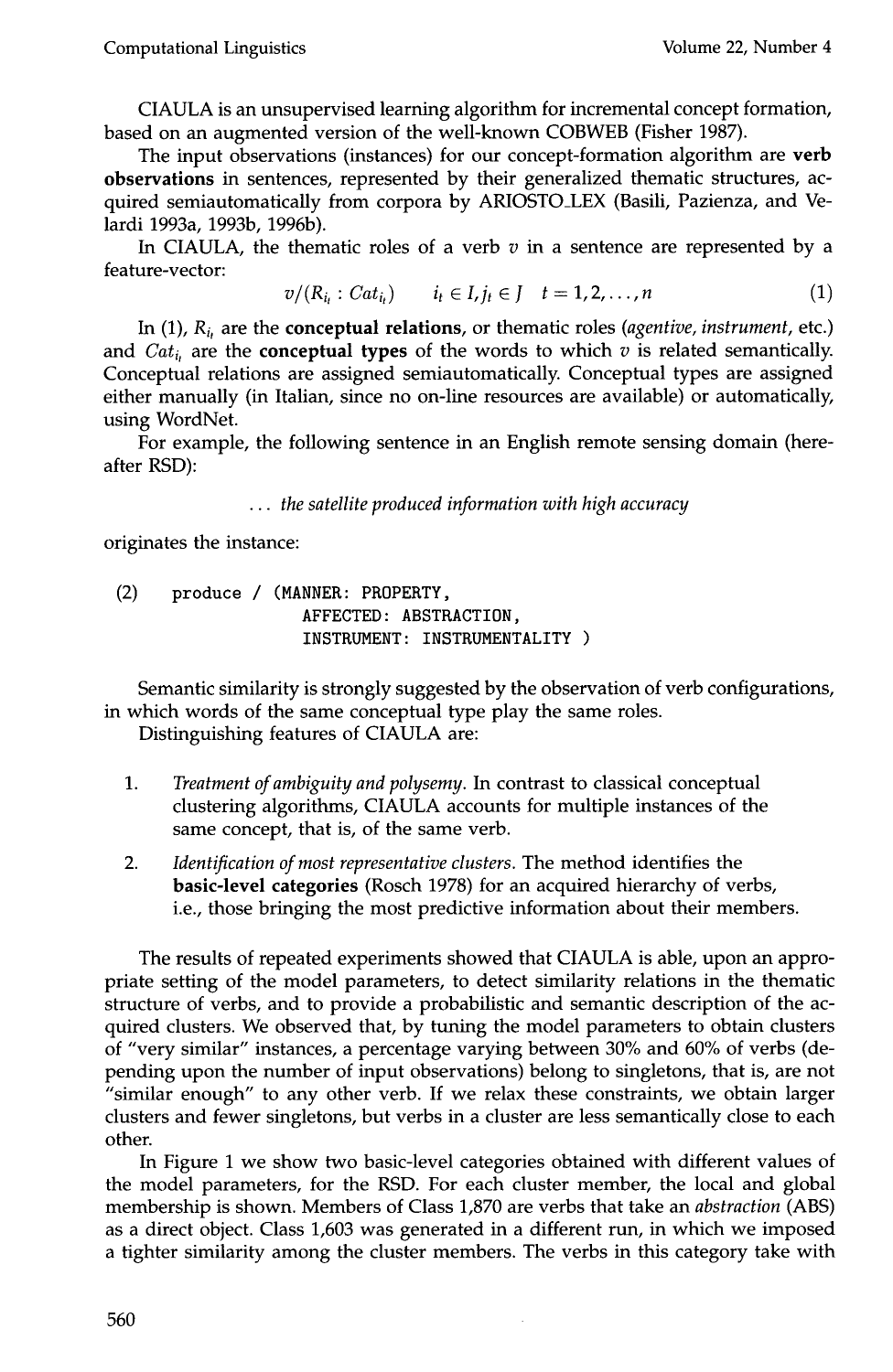```
Class:1870 Card:6 
PROTOTYPE (i.e., 
Predicted Thematic Roles): 
            ---(AFFECTED) --> [ABS] 
Verbs (and their 
local and global degree of membership): 
    generate 
                  (0.500 - 0 
250) 
    customize 
                  (0.500 - 1 
ooo) 
    provide 
                  (0.500 - 0 
167) 
    use 
                  (1.000 - 0 
071) 
    show 
                  (0.500 - 0 
333) 
    vary 
                  (0.500 - 0 
5oo) 
Class: 1603 Card: 3 
PROTOTYPE (i.e., Predicted Thematic Roles): 
     (AGENTIVE) -- > [ABS](MANNER) -- > [PR, CO]Verbs (and their local and global degree of membership): 
   illustrate (0.500 - 1.000) 
   calculate (0.600 - 0.333) 
   deal (1.000 - 0.333)
```
## **Figure 1**

Two CIAULA clusters obtained with different model parameters.

highest probability an ABSTRACTION as *agentive,* and a *manner* modifier that may be a PROPERTY (PR) or a COGNITIVE\_PROCESS (CO). Some examples are: *the data/<sub>ABS</sub> illustrate the problem/*( $_{ABS,CO}$ ) with accuracy/ $_{PR}$ ..., the algorithm/ $_{ABS}$  efficiently/ $_{PR}$  calculates

The similarity relations detected by CIAULA cannot be used *tout court* as a taxonomy in a NLP system. However, they can be used to *tune* a general-purpose taxonomy to a specific domain, by reducing sense ambiguity and identifying new, domainspecific senses. For example, the predicted thematic structure for the cluster 1,603 shows that the verb *to deal* has a more specific use than in general language. In the RSD, *algorithms/ABS deal with parameters/pa ....* 

Cross-linguistic experiments (Basili, Pazienza, and Velardi 1996b) showed that similarity relations are different in different domains, which raises the issue of detecting **language invariants,** that is, a language-neutral ontology (at least at the highest levels). Our contribution to this long-standing issue will be empirical, rather than methodological.

## **3. Analysing the Relations between Corpus-induced and Human-deduced Categories**

In this section, we propose a method to analyze the relations between a domain-general ontology, such as WordNet, derived by linguists seeking language-neutral principles, and our example-driven clusters, derived by CIAULA. The purpose of this analysis is not to validate CIAULA with WordNet, nor to augment WordNet with CIAULA. Rather, our purpose is to identify commonalities and discrepancies, and to investigate the possibility of profitably integrating the two approaches.

One of the motivations for using WordNet is that, in WordNet, verb meaning is represented in terms of semantic *relations,* rather than semantic *primitives* (Miller and Fellbaum 1991). Hence, in principle, WordNet and CIAULA adopt the same relational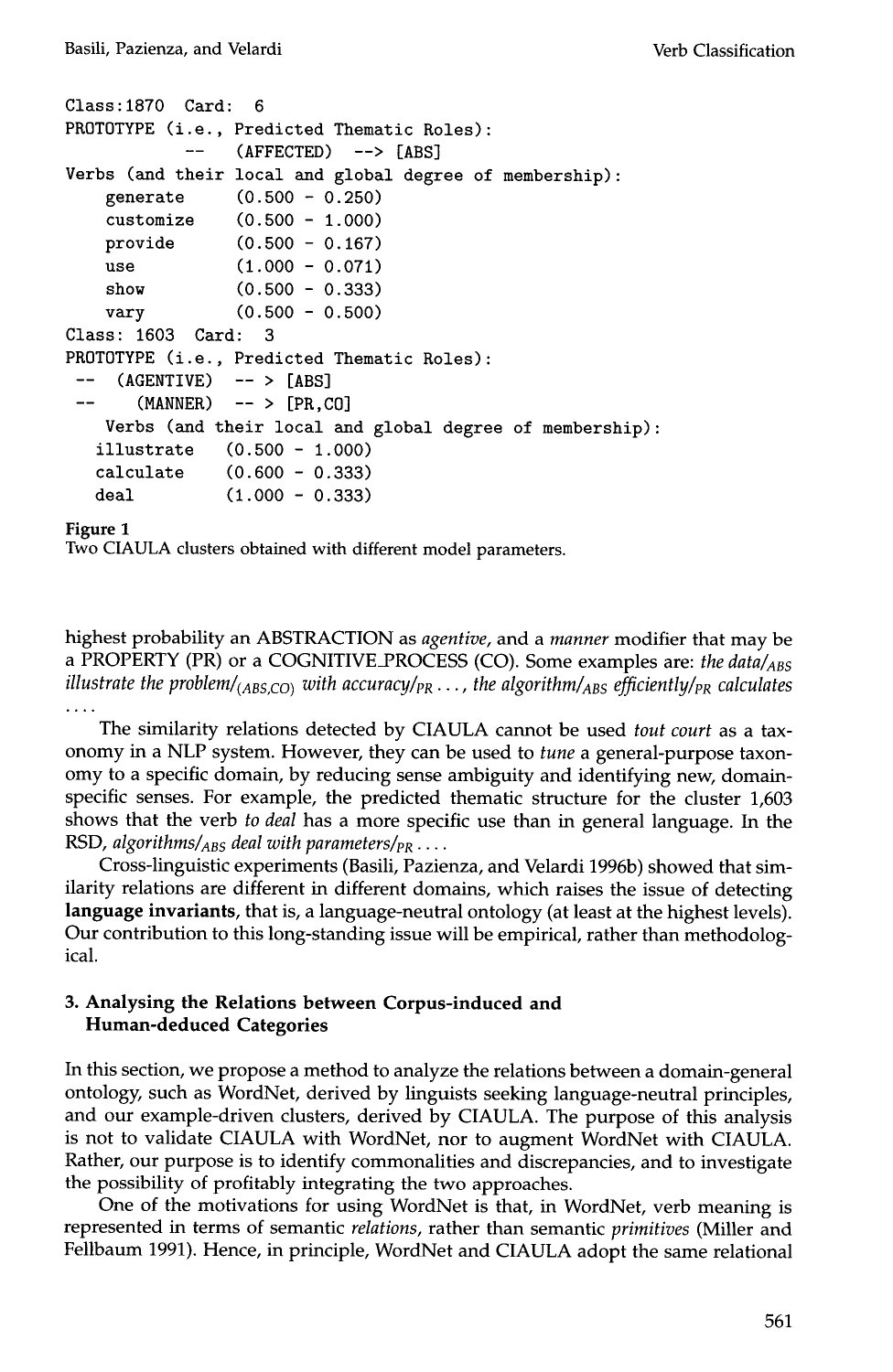Let C be a cluster automatically derived by CIAULA (Basili et al. 1996a). A cluster is simply a set of verbs modeled by means of a graded membership function, i.e., the local membership of verbs,  $\mu(v, C)$  (Basili, Pazienza, and Velardi 1993c). Let  $S(v)$  be the set of senses of the verb v.

For each sense  $s$  in  $S(v)$ , the set of WordNet hyperonims of  $s$  is defined. Let *syns(v)* denote this set, i.e.,

$$
sysn(v) = \{sys \mid \exists s \in S(v), s \ is \ a \ sys \}
$$

The *is\_a* relation denote the transitive closure of WordNet *IS\_A: syns(v)* is the set of possible (ambiguous) WordNet hyperonims of the verb  $v$ , through its senses  $(i.e., S(v)).$ 

Let  $syns(C)$  denote the set of all hyperonims of at least one verb  $v$  in  $C$ , i.e.,

$$
syns(C) = \cup_{v \in C} \quad syn(v)
$$

Let *V(syns, C)* be the set of verbs of a given cluster C that are hyponyms of *syns.*  Formally,

$$
V(sysn, C) = \{v \in C, syns \in syns(v)\}\
$$

The preference score  $g$  is a real-valued function defined by:

$$
g(syns) = \sum_{v \in V(syns,C)} \frac{1}{|S(v)|}
$$

where  $\vert \cdot \vert$  denotes cardinality.

The best Wordnet label *syns* for the cluster C is the one that maximizes g.

## **Figure 2**

Labeling algorithm of CIAULA clusters.

approach to describe verbs and detect similarities. To investigate the commonalities between CIAULA and WordNet we decided to automatically select the best WordNet concept as a label to assign to each acquired CIAULA cluster.

Let  $v_i$  be the members of a CIAULA basic-level cluster  $C, S(v_i)$  the synsets for each  $v_i$  and  $h(S(v_i))$ , or  $h_i$ , the set of supertypes (hyperonims) of  $S(v_i)$ . If  $gr(h_i)$  is the number of incoming IS\_A arcs for a supertype, that is the number of synsets of  $v_i$  that point to *hi,* an intuitive algorithm would be to select as the best supertype for a cluster the one that maximizes  $gr(h_i)$  values.

Things, however, are more complex. First, we must apply some normalization in order to reduce the noise caused by the more ambiguous verbs. Second, we must balance the effect of verbs that have more than one synset pointing to the same *hi.*  In fact, a supertype could gain evidence only because several senses of the same verb point to it. Finally, the algorithm must avoid the selection of excessively general categories, like *create, make.* Figure 2 describes the algorithm more formally.

During a first experiment, we ran the tagging algorithm using unrestricted sets of verbs first clustered by CIAULA. Because of the relatively sparse examples, the over generality of WordNet and the over specificity of CIAULA produced limited interactions. In some cases, CIAULA clusters received a "pertinent" WordNet sense label, but in some cases they did not. A "good" example in a legal domain in Italian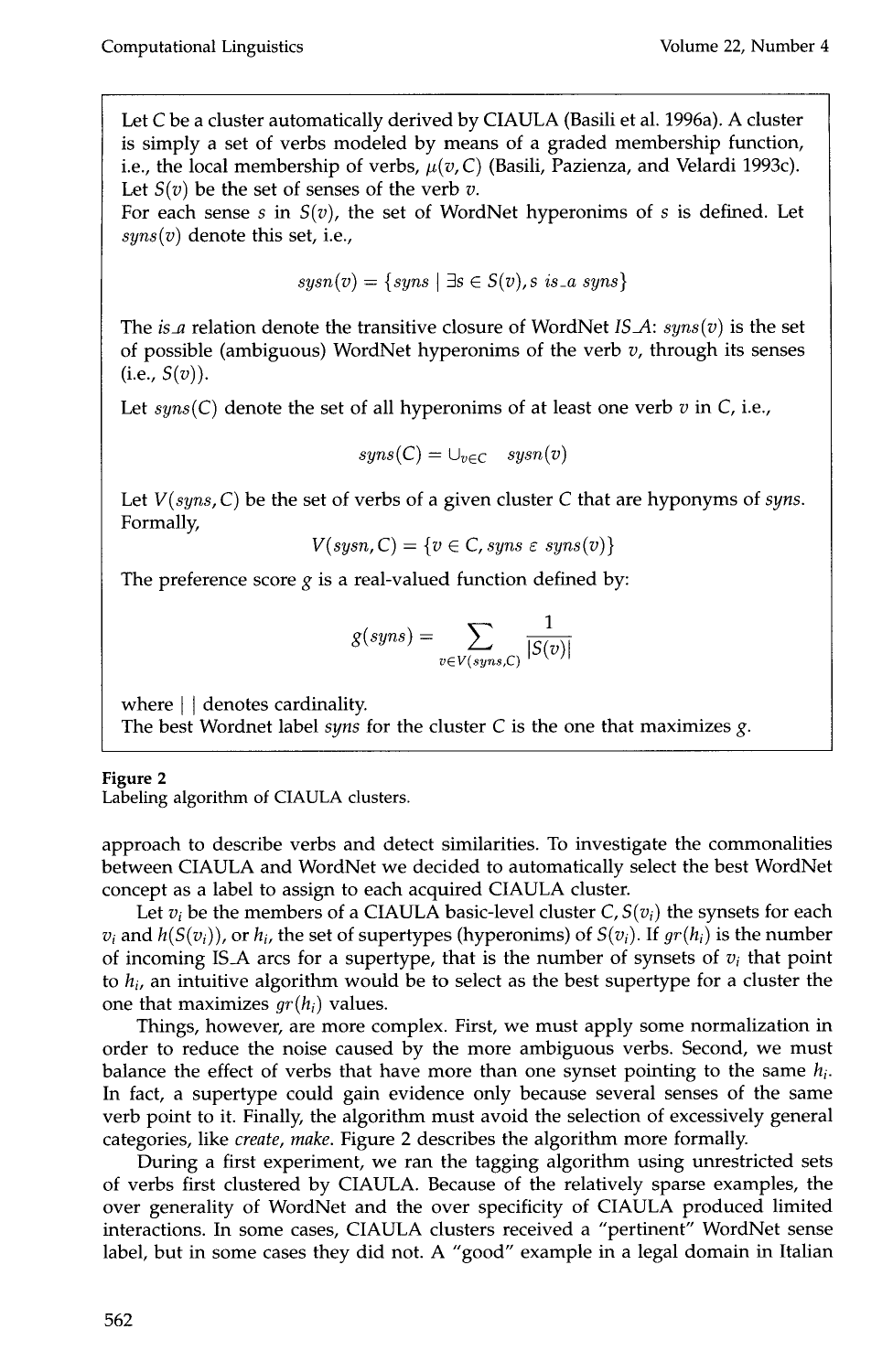



(hereafter LD) is the class: *evaluate, regulate, assign, determine, examine, resolve, maintain*  that received the label: *judge, form an opinion of, pass judgement on.* A "bad" choice in the same domain, is the class: *indicate, establish, foresee, determine* that received the overly general label: *create, make.* On average, we were satisfied with one-half of the tags assigned to clusters.

This evaluation was performed by inspection, hence it is purely empirical. Given a set of examples of verb uses, we can more or less easily tell whether a conceptual definition in terms of thematic structures (as provided by CIAULA) is appropriate or not. But it is much more difficult to say whether, for example, the CIAULA class *measure, propose, derive, evaluate, discover, classify, describe, calculate* is appropriately described by the WordNet label *communicate, transmit thoughts, transmit feelings.* 

In WordNet, there are limited definitions of the conceptual labels used, or hyperonims. In general, lists of words or phrases are used in place of a single label, so that the reader may have an idea of what is really meant. But the higher the node, the deeper the "meaning" behind a hyperonim, the harder is the human task of evaluating the appropriateness of a classification.

Looking more in detail, the problem with misclassifications is twofold. In some cases, the problem is the overambiguity and the very fine-grained concept labels adopted in WordNet. Especially with large CIAULA clusters, the number of synsets becomes too large, and the algorithm does not gain enough evidence of any significantly promising pattern in the hierarchy. The second problem is the overspecificity of CIAULA. For example, verbs in the second cluster of the previous example (i.e., the "bad" choice), have been clustered because they occurred in patterns like: *the law/<sub>DOCUMENT</sub> indicates (establish, determine...) the deadline/<sub>TEMPORAL\_ENTITY</sub> for the presentation ....* It is unlikely that the linguists who developed WordNet had in mind such a narrow use of these verbs when classifying them.

WordNet labels for CIAULA classes are somewhat overly general. Different CIAULA clusters received the same WordNet label, and this was used as a hint to further structure the induced classification. An example is shown in Figure 3. The resulting taxonomy is built under a default node.

In a second set of experiments, we ran CIAULA on a more homogeneous set of verbs. Rather than inducing verb categories from scratch, we augmented the semantic bias of CIAULA by preclassifying all the verbs in the RSD using the 15 WordNet semantic domains for verbs, which are: *bodily care, change, cognition, communication,*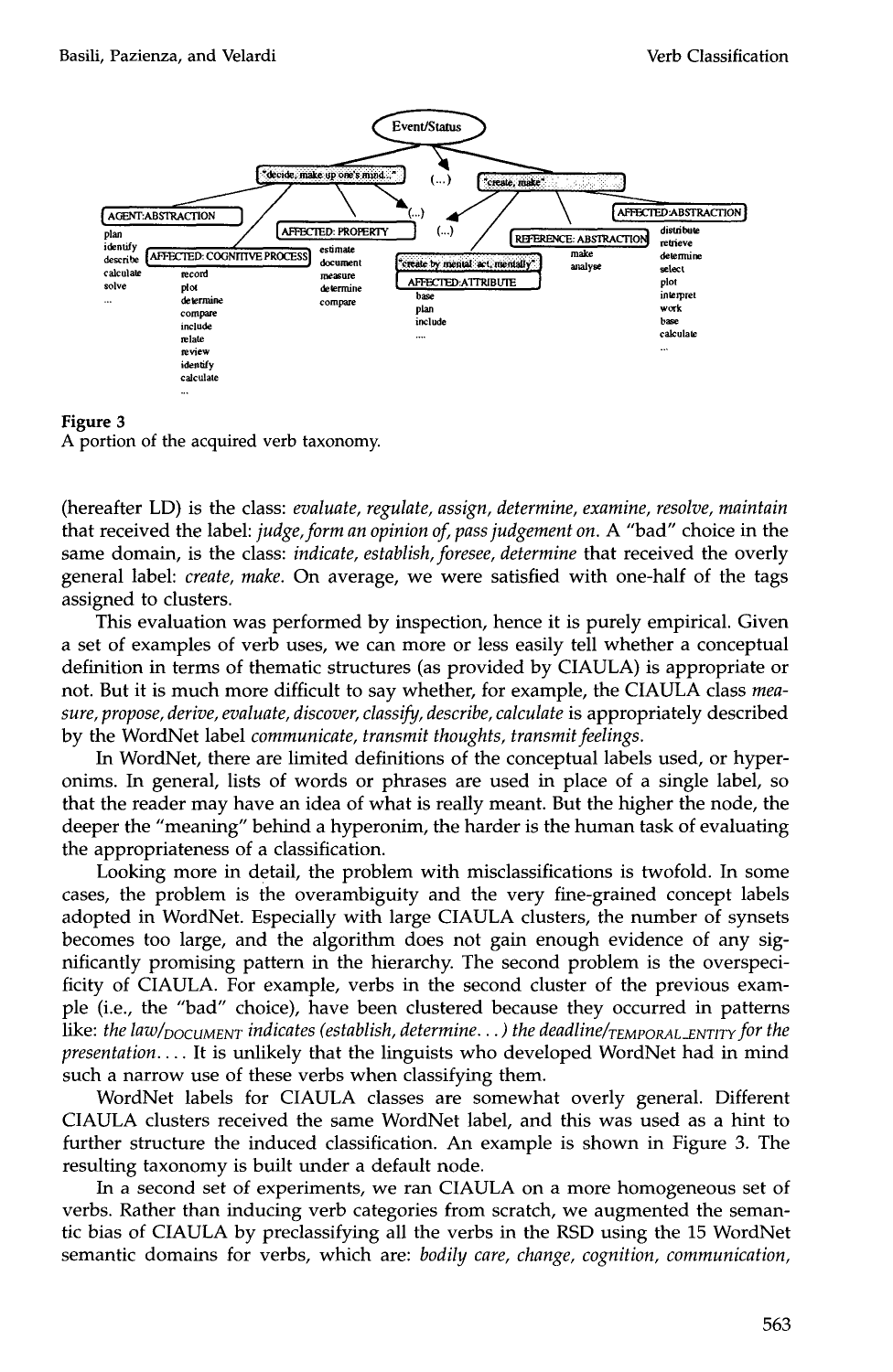*competition, consumption, contact, creation, emotion, motion, perception, possession, social interaction, stative,* and *weather.* We then fed CIAULA with groups of verbs belonging to each of these categories. Of course, many of these verbs are ambiguous, but we used a probabilistic method (Basili et al. 1995) to select the observations of each verb that are genuine examples of a semantic domain.

This experiment produced rather appropriate classifications. Table 1 shows the labels assigned to some basic-level clusters generated by CIAULA for the RSD verbs belonging to the semantic category *cognition.* Figure 4 shows an excerpt of the CIAULA clusters of Table 1, with the prototypical description of each cluster.

In Table I the fourth column (Overlap Score) is the ratio between verbs in a cluster (column 1) that belong to the WordNet synset of column 3, and the cardinality of the cluster. In fact the best synset for a cluster does not necessarily cover all the cluster members. In the full experiment, 67% of the clusters have a score  $\geq$  0.5, indicating a good overlap between CIAULA and WordNet. Worst clusters, as far as the overlap score is concerned, are those in which there are very high-level and ambiguous verbs, like *make.* These verbs usually produce noise, because of WordNet ambiguity and of the spurious (for the category) input examples fed to CIAULA.

There are instead clusters with a low overlap score that seem very appropriate if one looks at the usage patterns in the corpus. For examples, the verbs of cluster 2,725 in Table I are highly characterized (i.e., have high local membership values) by the fact that they take as object some physical PROPERTY (PR) of a NATURAL\_OBJECT. If we consider the prototypical descriptions of clusters globally, we observe recurrent patterns of use of the clustered verbs. Verbs of *cognition in* the RSD are strongly characterized by a MENTAL OBJECT (MO), or COGNITIVE\_PROCESS (CO), or ABSTRACTION (ABS), in the position of direct object (AFFECTED). Frequently, the object of a *cognition*  verb is a physical PROPERTY or a NATURAL\_OBJECT, and the analysis is performed with some INSTRUMENTALITY (INS) (... *cloud parameters are derived from satellite... ).* 

In order to analyze the correspondence/divergence between human-coded verb classes and data-driven clusters we can compare the argument structure proposed for the synsets in WordNet and the intentional description of the classes, i.e., the prototypical semantic patterns of CIAULA clusters (Figure 4).

The WordNet argument structure for verbs, however, simply provides a qualitative description of the possible phrasal patterns in which verbs in a given synset can be used. For example the sense *record, enter, put down, make a record of* of the verb *to record*  (line 1 in Table 1), is described by

(3) {Somebody, Something} records {something, somebody} Somebody *records* that CLAUSE

As shown, the information available is mainly syntactic, with the exception of the ANIMATE/INANIMATE distinction for the arguments.

The classification of CIAULA assigns the verb *to record* to four classes: (1) *record, enter, put down, make a record of,* (2) *decide, make up one's mind, decide upon, determine,*  (3) *create, make,* and (4) *investigate, look into,* as shown in Table 1. The different classes are characterized by the following semantic patterns, as shown in Figure 4:

- *(i)*  class 4170 *to record/(AFFECTED:* PROPERTY)
- *(ii)*  class 3637 *to record/(AGENTIVE:* COGNITWE\_PROCESS)
- *(iii)*  class 3518 *to record* /(LOCATION: PLACE)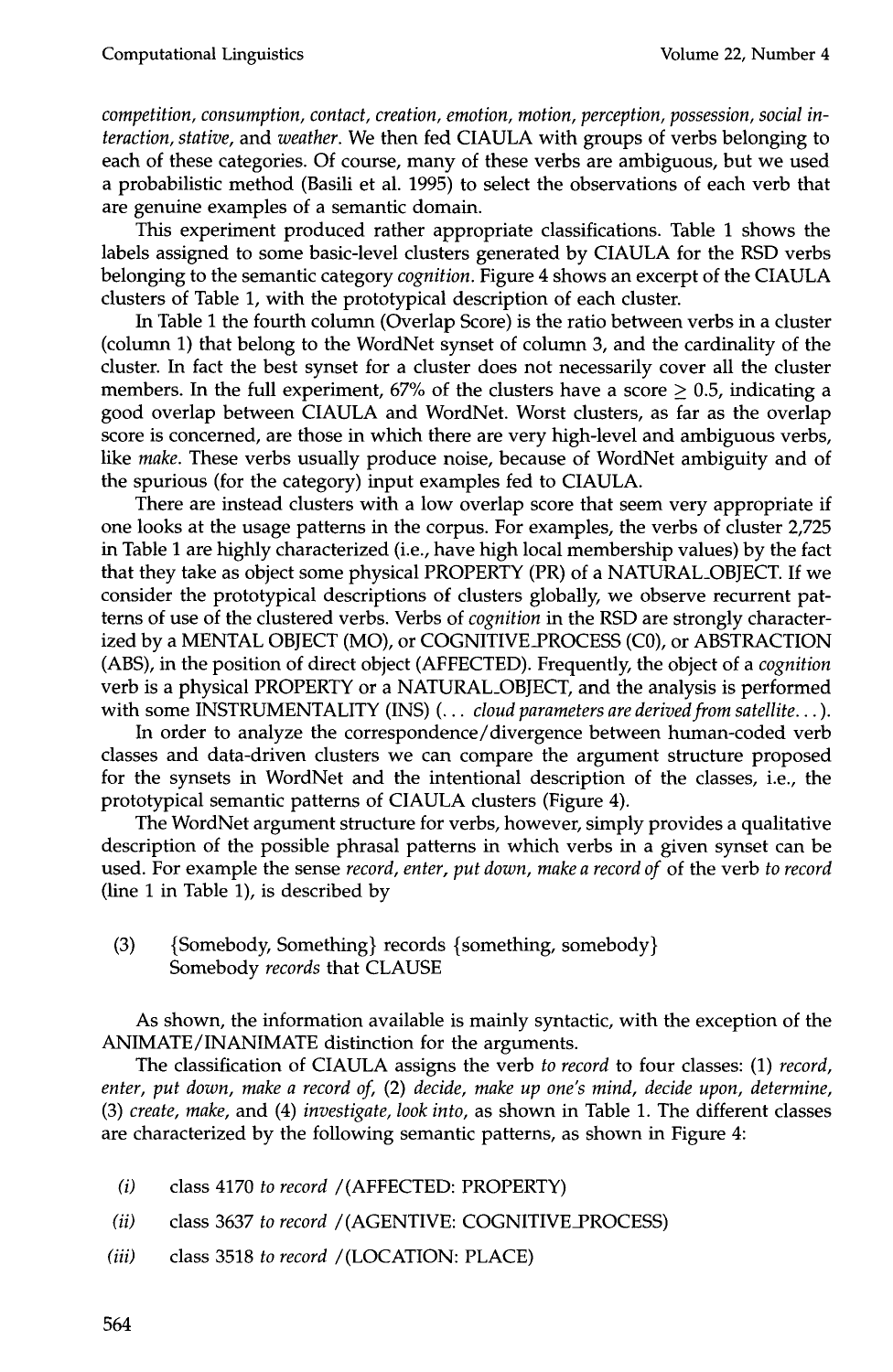# **Table 1**

Excerpt of CIAULA clusters for *cognition* verbs in the RSD.

| Class # | Ciaula Clusters (cognition verbs)                                          | WordNet Labels (synsets)                               | <b>Overlap Scores</b> |
|---------|----------------------------------------------------------------------------|--------------------------------------------------------|-----------------------|
| 137     | represent, lie                                                             | symbolize, stand for, express<br>indirectly, represent | 1.00                  |
| 397     | base, study, estimate,<br>document, calculate, explore                     | analyze, analyse, study,<br>examine                    | 0.33                  |
| 429     | review, compare, include                                                   | judge, form an opinion of,<br>pass judgment on         | 0.66                  |
| 562     | estimate, increase, soil, process,<br>perform, observe, approach           | change, alter                                          | 0.42                  |
| 684     | determine, compute                                                         | decide, make up one's mind,<br>decide upon, determine  | 1.00                  |
| 914     | divide, transform, make                                                    | create, make                                           | 0.66                  |
| 1,196   | include, base, deal, involve,                                              | study, think about,                                    | 0.18                  |
|         | mind, relate, measure, review,<br>compare                                  | contemplate                                            |                       |
| 1,224   | derive, describe, retrieve,<br>document, review, compute,<br>measure       | get, acquire, enter upon, come<br>upon, luck into      | 0.28                  |
| 1,374   | calculate, provide                                                         | think, cogitate, cerebrate                             | 1.00                  |
| 1,587   | calculate, relate, focus                                                   | think, cogitate, cerebrate                             | 1.00                  |
| 1,941   | scan, compare, propose,                                                    | analyze, analyse, study,                               | 0.30                  |
|         | estimate, compute, analyse,<br>study, experiment, base,<br>evaluate        | examine                                                |                       |
| 2,049   | assess, plan, review                                                       | judge, form an opinion of,<br>pass judgment on         | 0.66                  |
| 2,055   | determine, provide, plan,<br>retrieve, view, show                          | create, make                                           | 0.33                  |
| 2,102   | provide, make                                                              | create, make                                           | 1.00                  |
| 2,147   | include, propose, derive                                                   | include                                                | 0.33                  |
| 2,383   | account, stand, situate,<br>estimate, study, make                          | create, make                                           | 0.33                  |
| 2,491   | select, locate, analyse                                                    | find, regain                                           | 0.66                  |
| 2,725   | infer, derive, measure, select,<br>estimate, locate, compare,<br>calculate | reason, reason out, conclude,<br>arrive at             | 0.50                  |
| 2,797   | research, base, record                                                     | investigate, look into                                 | 0.66                  |
| 3,518   | collect, develop, map, list,<br>record, make                               | create, make                                           | 0.50                  |
| 3,637   | determine, record, compare,<br>measure, decide                             | make up one's mind, decide<br>upon, determine          | 0.75                  |
| 3,758   | scan, survey                                                               | look at, take a look at,<br>examine, examine by sight  | 1.00                  |
| 4,080   | research, locate                                                           | investigate, look into                                 | 1.00                  |
| 4,170   | evaluate, plot, record, base                                               | record, enter, put down, make<br>a record of           | 0.50                  |

# *(iv)* class 2797 *to record/(AFFECTED:* ARTIFACT)

Some differences between the pattern in (3) and any of the feature vectors  $(i-iv)$  are:

• Most of the syntactic relations expressed in (3) are accounted for in the semantic patterns that CIAULA detects as prototypical for the verb *to*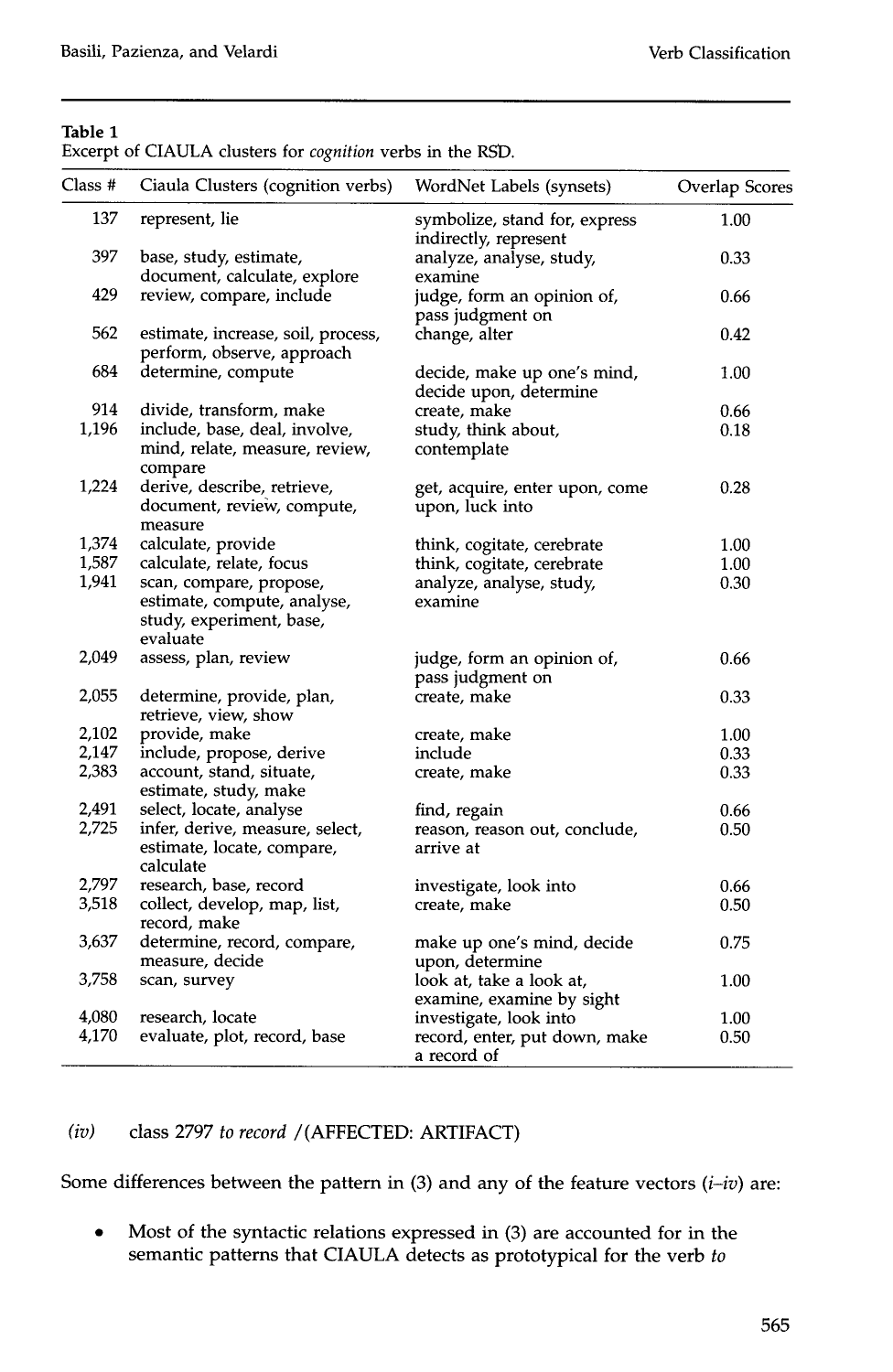| CLASS: 2383    | Card: 7                   | CLASS: 2055  | Card: 7                      |
|----------------|---------------------------|--------------|------------------------------|
| stand          | $(0.500 - 1.000)$         | provide      | $(0.500 - 0.111)$            |
| situate        | $(0.500 - 1.000)$         | plan         | $(0.500 - 0.100)$            |
| estimate       | $(0.500 - 0.037)$         | retrieve     | $(0.500 - 0.167)$            |
| study          | $(0.500 - 0.036)$         | view         | $(0.500 - 0.167)$            |
| account        | $(1.000 - 1.000)$         | determine    | $(1.000 - 0.105)$            |
| make           | $(0.500 - 0.111)$         | show         | $(0.500 - 0.500)$            |
| $PROT: --$     | $(REFERENCE)$ --> $[DOC]$ | $PROT: --$   | $(AFFECTED)$ -- > $[ABS]$    |
| CLASS: 2725    | Card: 15                  | CLASS: 2102  | Card:3                       |
| select         | $(0.800 - 0.077)$         | make         | $(0.500 - 0.111)$            |
| estimate       | $(0.800 - 0.037)$         | provide      | $(1.000 - 0.222)$            |
| locate         | $(0.200 - 0.143)$         | $PROT: --$   | $(MANNER)$ -- > $[CO]$       |
| measure        | $(0.400 - 0.077)$         |              |                              |
| infer          | $(1.000 - 0.556)$         | CLASS: 914   | Card: 5                      |
| compare        | $(0.200 - 0.048)$         | transform    | $(0.333 - 1.000)$            |
| derive         | $(0.600 - 0.103)$         | divide       | $(1.000 - 1.000)$            |
| calculate      | $(0.200 - 0.043)$         | make         | $(0.333 - 0.111)$            |
| $PROT:$ --     | $(AFFECTED)$ --> $[PR]$   | $PROT: --$   | $(LOCATION)$ --> $[LOC]$     |
| CLASS: 2797    | Card: 5                   | CLASS: 3637  | Card: 5                      |
| base           | $(0.333 - 0.019)$         | record       | $(0.500 - 0.043)$            |
| record         | $(0.333 - 0.043)$         | determine    | $(1.000 - 0.105)$            |
| research       | $(1.000 - 0.125)$         | compare      | $(0.500 - 0.048)$            |
| $PROT:$ --     | $(AFFECTED)$ -- > [ART]   | measure      | $(0.500 - 0.038)$            |
|                |                           | $PROT: --$   | (AGENT)<br>$\leftarrow$ [CO] |
| CLASS: 3518    | Card: 7                   |              |                              |
| develop        | $(0.500 - 0.250)$         | CLASS: 4170  | Card: 5                      |
| map            | $(0.500 - 0.500)$         | plot         | $(0.500 - 0.091)$            |
| list           | $(0.500 - 1.000)$         | record       | $(0.500 - 0.043)$            |
| collect        | $(1.000 - 0.667)$         | base         | $(0.500 - 0.019)$            |
| record         | $(0.500 - 0.043)$         | evaluate     | $(1.000 - 0.286)$            |
| make           | $(0.500 - 0.111)$         | PROT:<br>$-$ | $(AFFECTED)$ -- > [PR]       |
| PROT:<br>$- -$ | $(LOCATION)$ -- > $[LOC]$ |              |                              |

## **Figure 4**

**An excerpt of clusters of Table 1, with extensional and intensional descriptions.** 

*record.* **Within the general properties of taking an (INANIMATE or ANIMATE) entity as subject and object, however, CIAULA specifies the semantics of the object and subject typical of the domain. For example (see cluster 4,170) in this domain, the activity of** *recording, evaluating, plotting* **a PROPERTY (e.g.,** *sea surface temperature, wind speed* **.... ) is significant;** 

- **In some cases the (weak) semantic expectations on the argument**   $\bullet$ **structure in WordNet are violated. For example, in pattern (ii), a COGNITIVE\_PROCESS rather than** *somebody* **is the agentive of** *to record*  (e.g., *the algorithm/<sub>CO</sub> records the changes...*) and of the other members of **the class labeled** *decide, make up one's mind, decide upon, determine* **(cluster**  3,637).
- **Some relations are not predicted by WordNet, as for example pattern**  *(iii).* **Locative relations are treated in WordNet as lexical adjuncts of the verb** *to record.* **However, they seem very relevant in the sublanguage (as for example in sentences like: ...** *pollutants are recorded and analyzed in surface waters, temperature is recorded (collected) in the bay area ... ).* **It seems that (some) lexical adjuncts may play an important role in the definition of domain-specific senses of verbs.**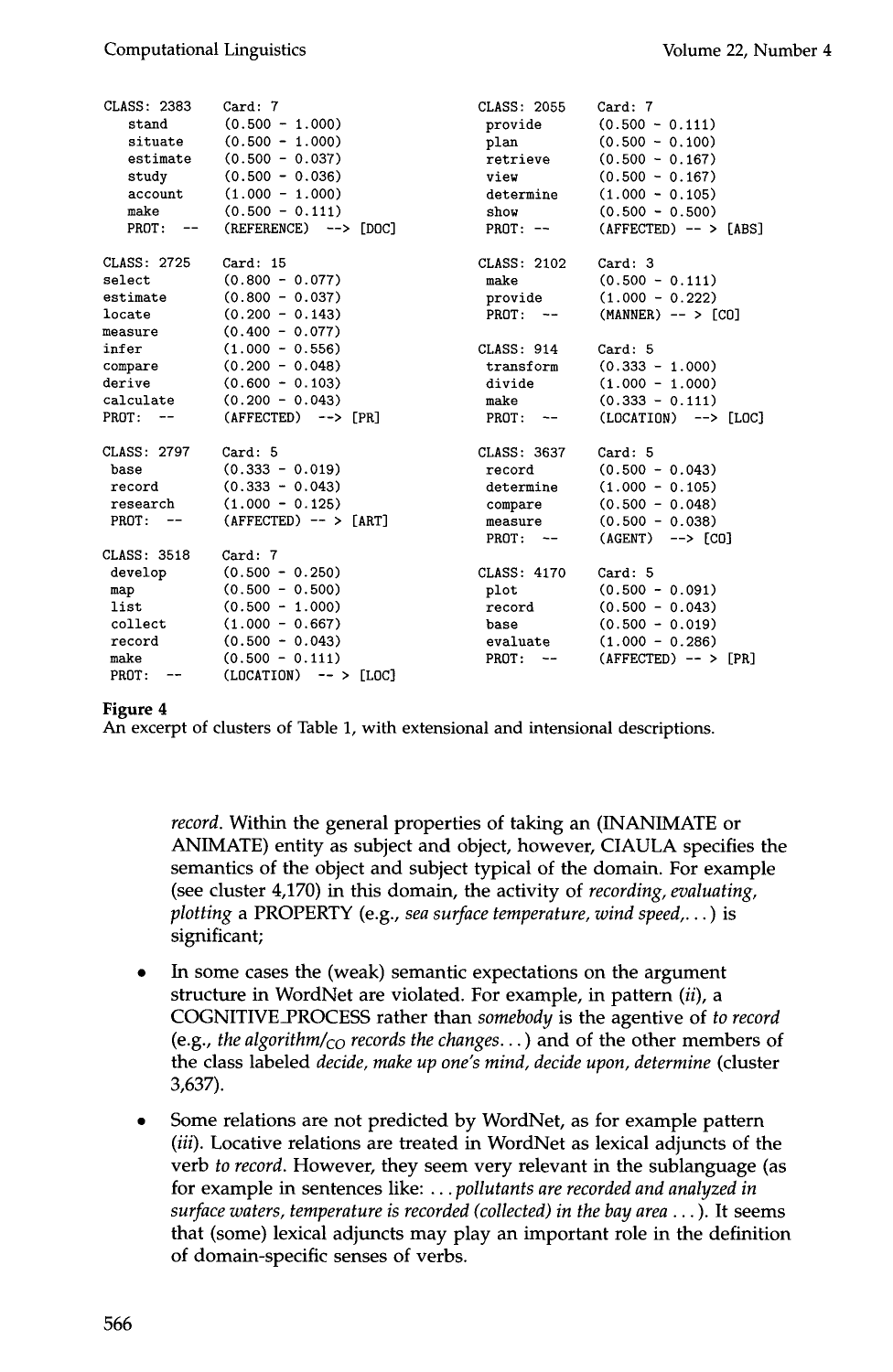It appears that much information relevant for the lexical encoding of verbs is domain specific and is completely missing in a general-purpose classification like Word-Net. Therefore, semantically driven NL interpreters may profitably be augmented with the information obtained by merging these different sources.

A further interesting issue is related to identical tags assigned to different clusters. Verbs in these classes should express similar acts or events. An analysis of the prototypical patterns that CIAULA assigns to these classes suggests that despite the shared WordNet tags, verbs in these classes are very different.

For example, the classes 2,383, 2,055, 3,518, 2,102, 914 are all labeled *create, make,*  a very general synset in WordNet. Their patterns are very different, and show almost no overlap. The main motivation for this divergence between WordNet tagging and the meanings of CIAULA clusters is twofold. On the one hand, CIAULA clusters are very fine grained, as they are built from single observations of verb uses. On the other hand, WordNet is often missing most of these precise (technical) uses of verbs. As a result, the labeling algorithm of Figure 2 is forced to generalize over many levels, with a consequent loss of information. The argument structure of the reached synset is thus too generic. It is worth noticing that even in these cases, we still achieve useful information, since the WordNet argument structure can be further specified by domain-specific semantic constraints. The class 2,055, for example, may be described by an extended argument structure like

(4) {Somebody, Something} *makes* {X}, where X is an ABSTRACTION

## **4. Conclusions**

The results illustrated in this paper are very interesting, though not conclusive. Verbs are vessels for human creativity in language communication, and so much is left to further studies. We discovered thematic features that are apparently more "basic" than others, with respect to a given semantic domain *(cognition)* and a given sublanguage (RSD). We could specify features that were described at a very general level in Word-Net, and detect semantic restrictions specific to the sublanguage, not accounted for in WordNet. These results suggest that, with appropriate customization, it is still possible to exploit the information in general-purpose on-line thesauri that would be otherwise almost unusable in real NLP applications. As proposed in this paper, an appropriate process of lexical tuning can significantly reduce the overgenerality (excessive ambiguity) and underspecificity (weak constraints on verb argument structures) that is typical of general-purpose resources.

#### **References**

Basili, R., Della Rocca M., Pazienza, P. Velardi. 1995. Contexts and categories: Tuning a general purpose verb classification to sublanguages. In *Proceedings of the International Conference on Recent Advances in Natural Language Processing,* Tzigov Chark, Bulgaria, September.

Basili, R., M. T. Pazienza, and P. Velardi. 1993a. What can be acquired from raw texts? *Journal of Machine Translation, 8.* 

- Basili, R., M. T. Pazienza, and P. Velardi. 1993b. Acquisition of selectional patterns in sublanguages. *Journal of Machine Translation,* 8:147-173.
- Basili, R., M. T. Pazienza, and P. Velardi. 1993c. Hierarchical clustering of verbs. ACL-SIGLEX Workshop on Lexical Acquisition, Columbus, OH, June.
- Basili, R., M. T. Pazienza, and P. Velardi. 1996a. A context driven conceptual clustering method for verb classification. In B. Boguraev, and J. Pustejovsky, editors, MIT Press.